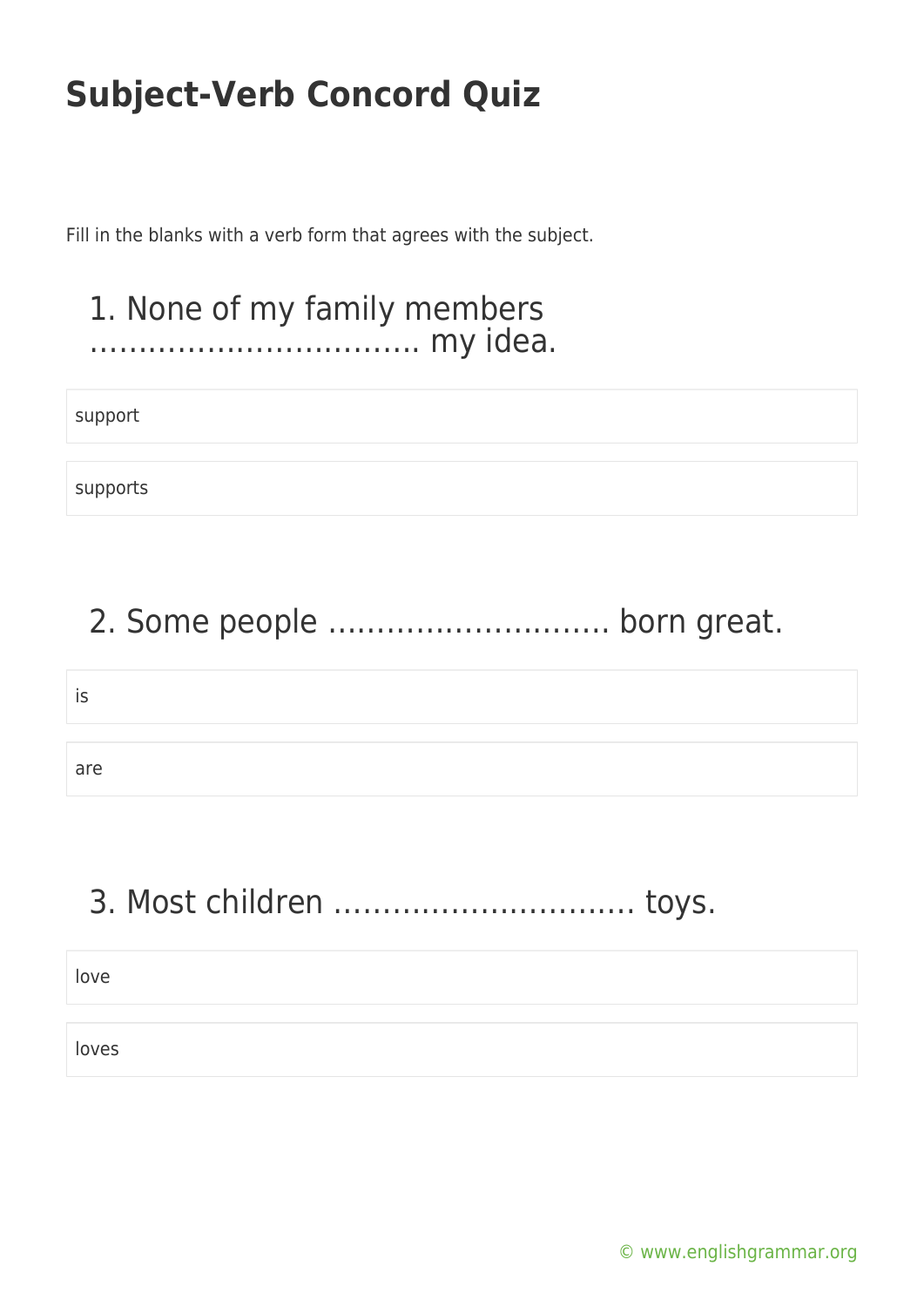### 4. Neither my father nor my sister …………………………. with me at the moment.

| lives |  |  |
|-------|--|--|
|       |  |  |
| live  |  |  |

| do the cleaning. |  |
|------------------|--|

has

have

### 6. A lot of money ……………………………… required to travel abroad.

is

are

[© www.englishgrammar.org](https://www.englishgrammar.org/)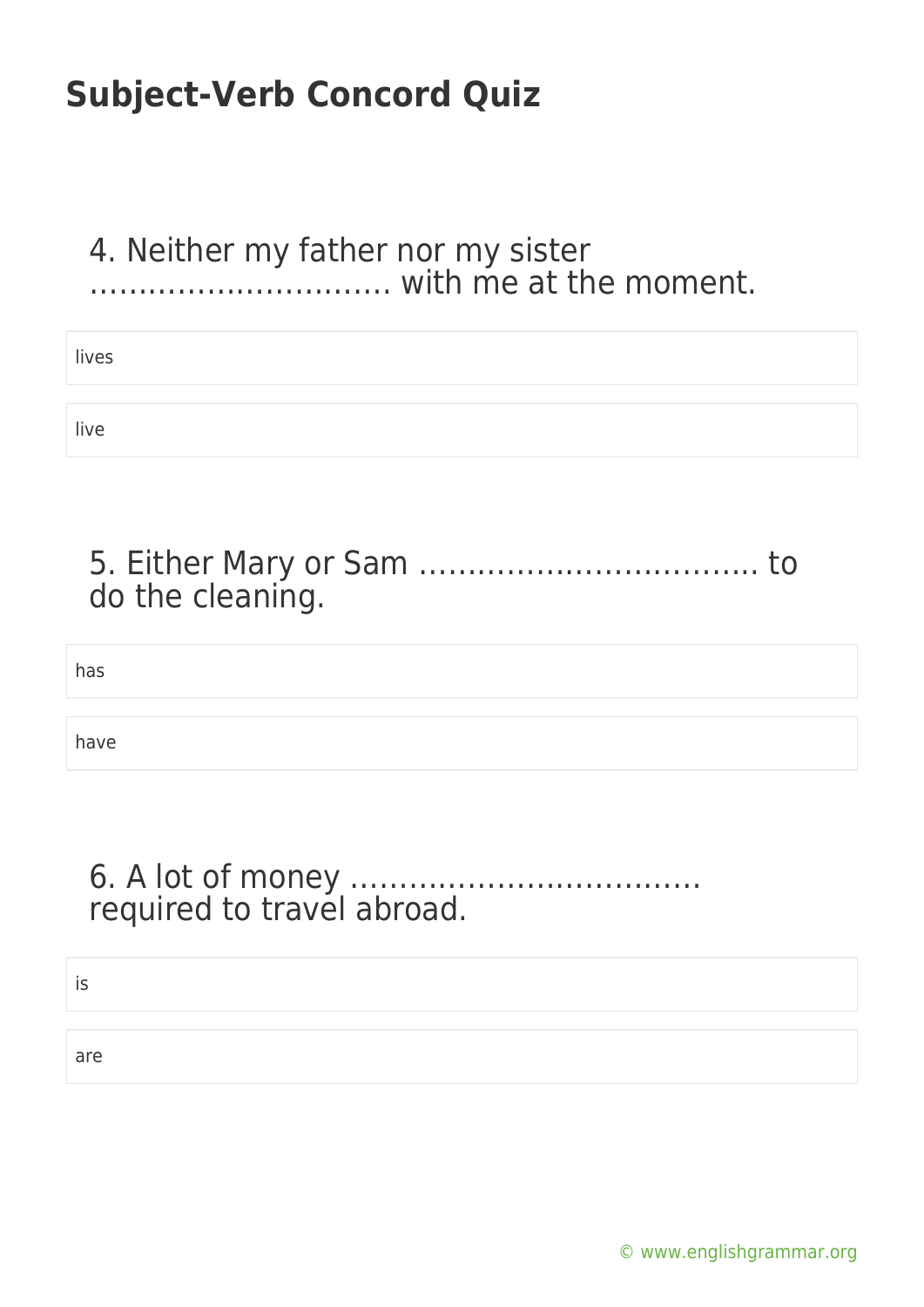7. A lot of people ……………………………….. to travel abroad.

| want  |  |  |  |
|-------|--|--|--|
|       |  |  |  |
| wants |  |  |  |

### 8. The vast majority of criminals …………………………….. non-violent.

# is are

## 9. The population of tigers …………………………….. dwindling.

#### is

are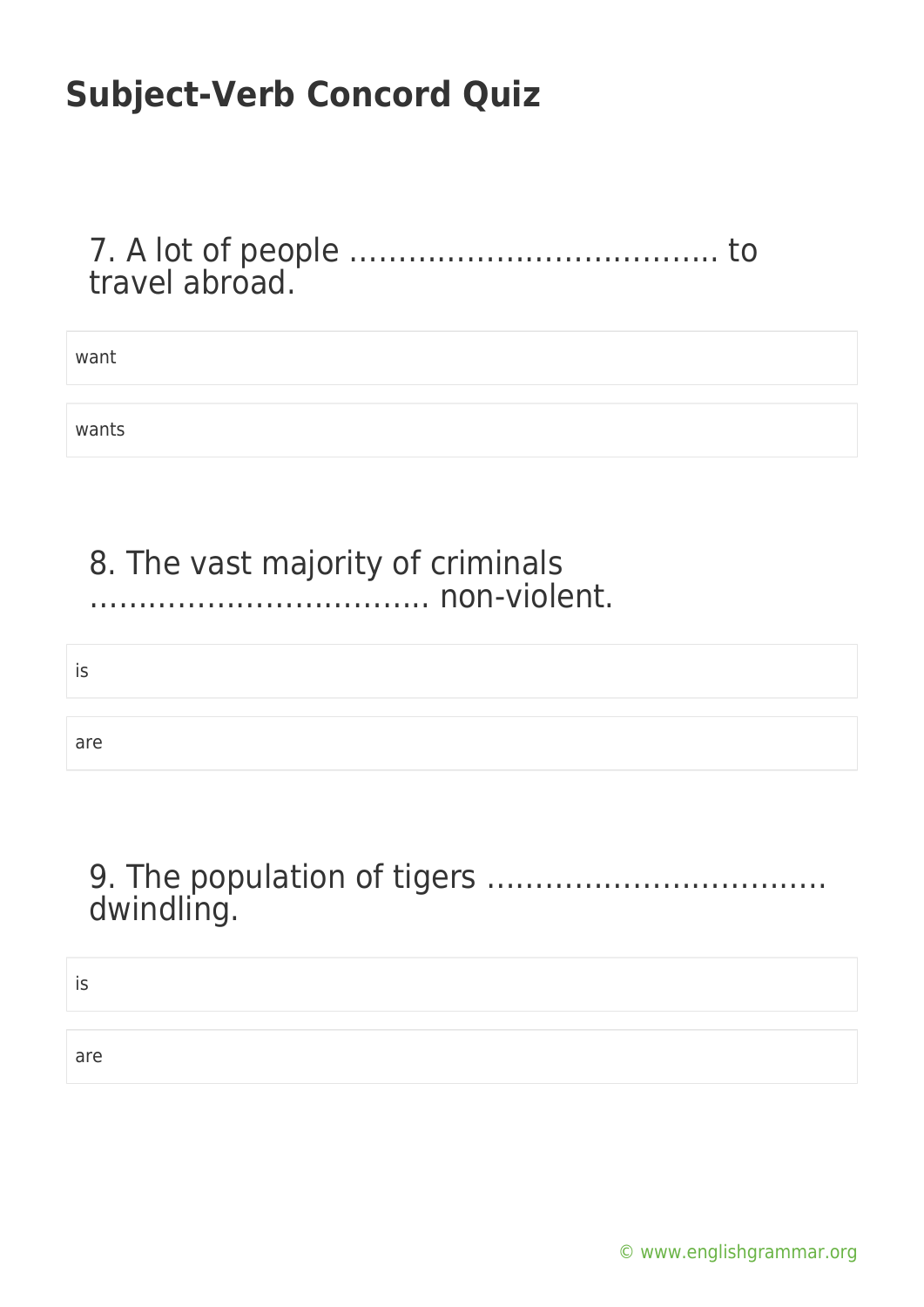### 10. The causes of unemployment …………………………… to be addressed.

| need  |  |
|-------|--|
|       |  |
| needs |  |

| under the bridge. |  |
|-------------------|--|

has

have

### 12. The cat along with her kittens …………………………… sleeping in that corner.

is

are

[© www.englishgrammar.org](https://www.englishgrammar.org/)